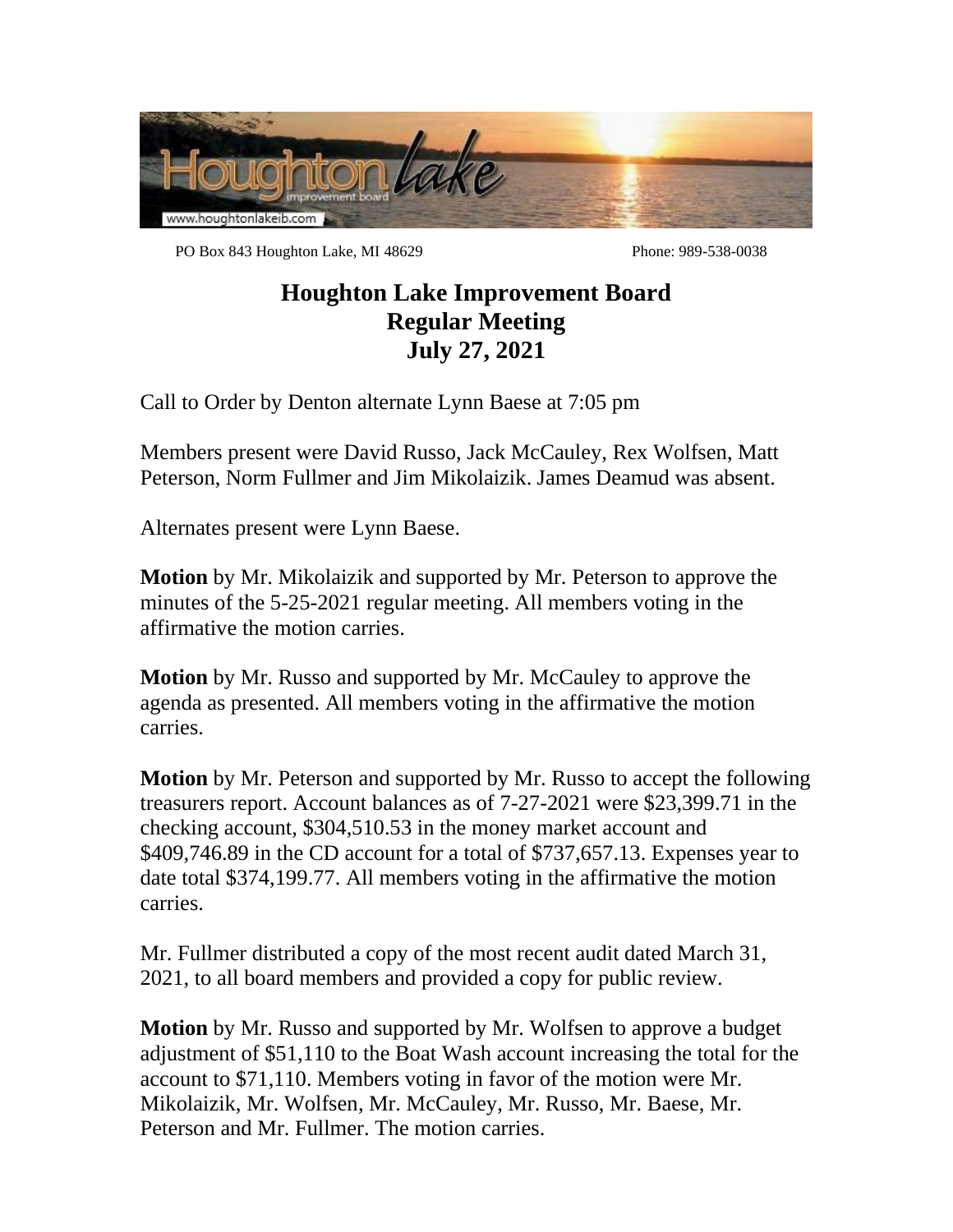Josh Pellow, Roscommon District Supervisor with the DNR provided the board with a usage report for the two CD3 boat cleaning systems installed at the South and West DNR launch sites.

**RLS Report-**Dr. Jermalowicz-Jones reported that the rice planted in Muddy Bay last fall was emerging nicely. Dr. Scott Herron and Dr. Jones will be on the lake the third week of August to evaluate the rice area.

Dr. Jones suggested a couple of options regarding the rice restoration project. One was to reseed the original 50 acres in the Muddy Bay area again or expand the area this fall. Another option was to seed another area in the Middle Grounds where there is a small area well established.

Three areas of the lake were identified as potential sites for rice restoration. They are Muddy Bay, North Bay, and the Middle Grounds. All three area have thick dark sediment conducive to rice propagation.

Water quality sampling will be scheduled for early September.

Some concern was expressed regarding the re-establishment of rice and property values. Dr, Jones she would research the issue and report to the board at the September meeting.

Senior hydrologist Mike Solomon reported that \$254,412.50 has been spent on various lake treatments including using Phoslock in the canals. Five hundred acres in the Middle Grounds was treated with a combination of Renovate and Diquat.

Beebe and Porath canals were harvested and treated. Dr. Jones noted the lack of buffer strips on canal properties. Buffer strips are a useful tool to prevent excess nutrients from entering canal waters.

**Motion** by Mr. Russo and supported by Mr. Wolfsen to increase the Rice Restoration account by \$10,000 bringing the total to \$20,000 for FY 2021- 2022. Members voting in favor of the motion were Mr. Mikolaizik, Mr. Wolfsen, Mr. McCauley, Mr. Russo, Mr. Baese, Mr. Peterson, and Mr. Fullmer. The motion carries.

**Motion** by Mr. Wolfsen and supported by Mr. McCauley to adjourn at 8:23 pm. All members voting in the affirmative the motion carries.